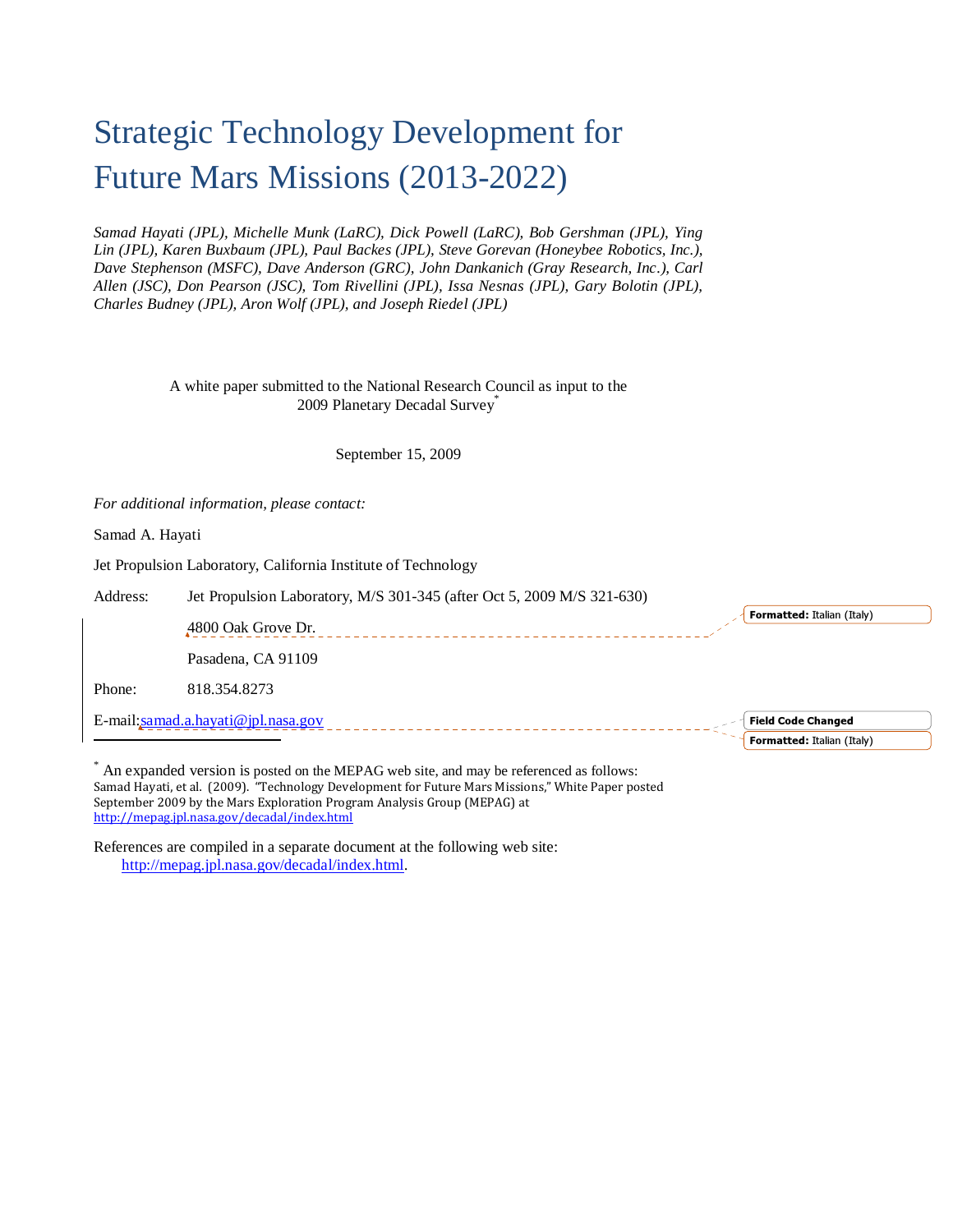## **Introduction**

The intent of this white paper is to provide concise information regarding enabling technologies, together with the associated cost and schedule, for the following candidate missions: Trace Gas Orbiter Mission (TGM) [1], Mars Net Lander Mission [2], and missions associated with a Mars Sample Return (MSR) campaign [3] including Mars Astrobiology Explorer-Cacher (MAX-C) [4].

Technologies identified and discussed in this document are those that would be enabling for the missions identified above and could be developed in the 2011-2020 timeframe. Costs provided are estimates (in FY 09 dollars) to bring each technology to NASA Technology Readiness Level (TRL) 6 [5]. It would be essential for key technologies to be at this maturity level at the time of Preliminary Design Review (PDR) in order to reduce mission cost and schedule risks. Cost estimates for possible MSR-related missions were derived from the 2004 Mars Sample Return Technology Program and were recently updated via a NASA Workshop on MSR technologies in 2008 at the Lunar and Planetary Institute.

Some of the technology challenges associated with a potential MSR campaign would be particularly difficult. These include the Mars Ascent Vehicle (MAV); sample acquisition and handling; and back planetary protection (Back PP). The MAV, in particular, stands out as the system with highest development risk, pointing to the need for an early start to complete tradestudy analysis, retire component technology risks, and develop and flight-test a flight-like engineering unit in a relevant environment before an MSR Lander (MSR-L) PDR.

| Enabling technologies for the candidate missions that are discussed in this white paper |                   |  |                   |                    |  |  |
|-----------------------------------------------------------------------------------------|-------------------|--|-------------------|--------------------|--|--|
| <b>TGM</b>                                                                              | Net Landers MAX-C |  | <b>MSR-Lander</b> | <b>MSR-Orbiter</b> |  |  |

| No new<br>enabling<br>technologies<br>would be<br>needed | Technologies<br>depend on<br>mission<br>architecture<br>and would<br>require<br>further study | Entry Descent & Landing: precision<br>landing and hazard avoidance  | <b>MAV</b>                                      | Rendezvous and<br>sample capture        |
|----------------------------------------------------------|-----------------------------------------------------------------------------------------------|---------------------------------------------------------------------|-------------------------------------------------|-----------------------------------------|
|                                                          |                                                                                               | Sample acquisition and handling                                     | <b>Back PP</b>                                  | <b>Back PP</b>                          |
|                                                          |                                                                                               | Rover technologies: faster traverse                                 | Low-mass, low-power<br>avionics for fetch rover | Earth Entry Vehicle<br>(EEV)            |
|                                                          |                                                                                               | Avoidance of Earth organisms in<br>returned samples (round trip PP) |                                                 | Mars Returned Sample<br>Handling (MRSH) |

# **Technologies for Mars Trace Gas Orbiter Mission (TGM) Concept**

There are no new and enabling technologies required for this candidate mission.

## **Technologies for Mars Net Landers Concept**

Technology needs would depend on the architecture of the mission concept. Soft landers would not require new technologies. Rough landers would require developments to ruggedize the lander, the engineering subsystems, and the instruments. In 2008, a lander and penetrator request-for-information yielded a number of candidate technologies, but the costs to develop them varied widely, both in fidelity and magnitude. Further study of technology needs for a Net Lander Mission would be needed in the future.

Formatted: French (France)

1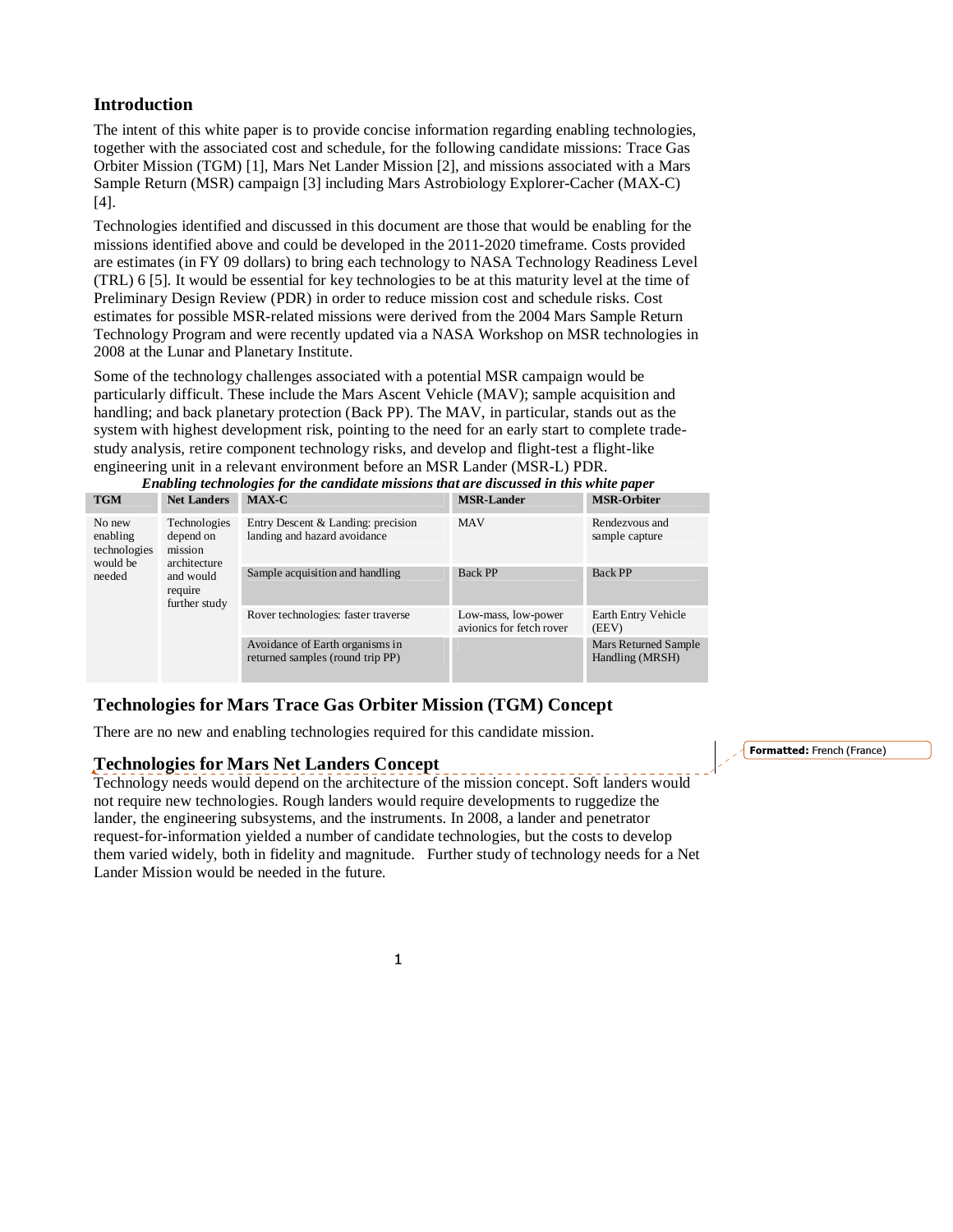## **Technologies for a Mars Astrobiology Explorer-Cacher (MAX-C) Concept**

## *Entry, Descent, and Landing (EDL)*

NASA has invested heavily in developing EDL capabilities in the past. Current capabilities include airbag landing for surface payloads that weigh less than  $\sim$ 200 kg and propulsive landing for more massive landers. The Mars Science Laboratory (MSL), scheduled to launch in 2011, will demonstrate several EDL technology advances that will provide a capability to land heavier payloads (930 kg) with a smaller landing error ellipse (10km radius) than on previous missions. However, there are candidate rover and lander missions that would require an increase in landing precision, hazard avoidance, and the capability to deliver a landed mass exceeding that of MSL. (Current mission architectures deliberately limit any increase of landed mass to ~10% over MSL to avoid the significant expense associated with a step up in launch vehicle capability to the Delta IV Heavy class.) The EDL technologies that would be needed are discussed below.

**1) Precision landing**: Landing within ~5-7 km of the target could be achieved by several techniques. Based on recent studies, this level of precision could be realized by reducing the initial entry-attitude initialization error and using a range trigger for deployment of the parachute. Ramifications of adopting a range trigger on site elevation would need to be fully understood in order to satisfy both the requirement for increased precision and the requirement for increased landed mass [6].

**2) Hazard avoidance:** This capability could be achieved by using a three-part approach: terrainrelative navigation using descent images to update the location of the spacecraft; use of orbital images to identify safe areas prior to landing day; and minimum-fuel powered descent guidance to execute divert maneuvers to a safe site [7].

**3) Increased landed mass**: Future Mars missions would be likely to have designs based on MSL's landed-payload capability of about 930 kg. Methods to accommodate landed system mass increases (up to10%) could include increased entry vehicle lift-to-drag ratio (L/D) (from 0.24 to 0.3), parachute system enhancements, and reduction in mass of the (anticipated) heritage skycrane descent system.

### *Sample Acquisition and Handling*

NASA has very limited experience in planetary sample acquisition. On Mars, the experience is limited to Viking and Phoenix scoops for sampling regolith. Any future MSR mission would most likely require small core samples ( $\sim$ 1cm in diameter and  $\sim$ 5 cm in length) [4]. This would require the development of a coring tool to acquire the samples and a mechanism to transfer the core samples in sealed cases to a sample container. In addition, a sample-acquisition rover would most likely be planned to be mid-sized—smaller than MSL and larger that the Mars Exploration Rovers. Thus, the rover-based sampling systems would have to be sized accordingly.

**1) Coring Tool:** Shallow coring technology would be needed to acquire rock cores from a wide range of rock types. Examples of current state-of-the-art technology are the Honeybee Corer Abrader Tool [8], the Mini-corer developed for the 2003/2005 MSR baseline mission [8], the Alliance Space Systems Low-Force Sample Acquisition System [9], and MSL's Powder Acquisition Drill System. While specific tool functions have been demonstrated in prototype tools, no tool provides an integrated set of functions satisfying all of the MAX-C mission concept needs. A significant effort would be needed to develop and validate a coring tool with

2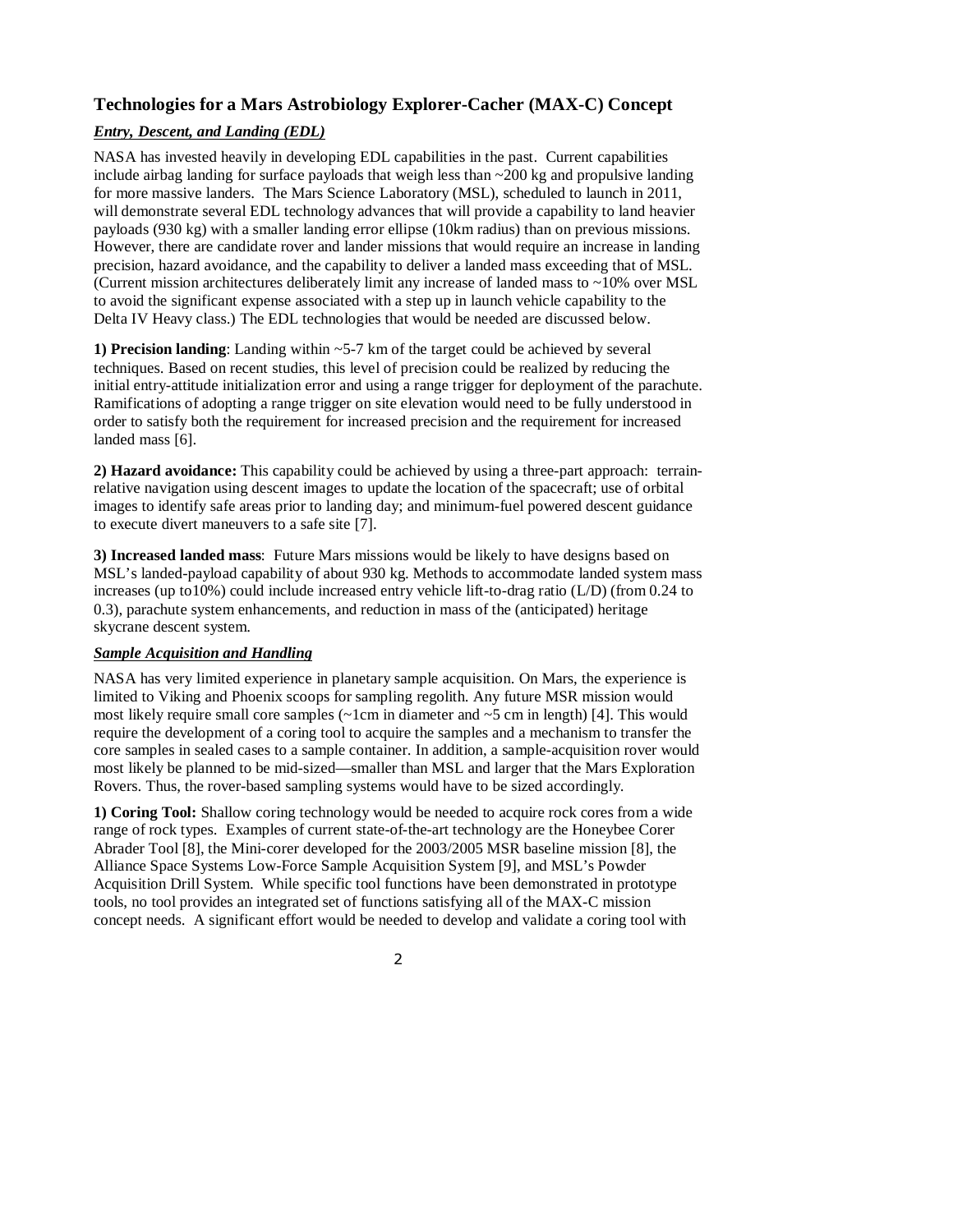required overall functionality that would also have low enough mass to enable core acquisition from a small to mid-sized rover on sloped terrain.

**2) Sample Transfer, Sealing, and Caching:** Technologies would be needed to transfer samples from the coring tool into individual sample tubes, seal the tubes, and store the tubes in a canister on the rover. A significant effort would be needed to develop and validate a system that would work on the wide variety of rock types anticipated and handle cores even if broken during acquisition, as well as satisfy stringent planetary protection and contamination control requirements.

### *Rover Technologies*

The candidate MAX-C mission would deliver a solar-powered rover to the martian surface. The proposed sampling requirement would be to collect 20 samples at four sites outside the landing ellipse within one Earth year. The rover would then drive to a safe location to deposit the 20 sample cache for a fetch rover to potentially retrieve sometime after 2020. For such a scenario, the MAX-C rover would be expected to traverse 10 km in 150 driving sols, i.e.,  $\sim 67$  m/sol on average. Although the Mars Exploration Rovers (MERs) are mechanically capable of faster speeds (up to 252 m/sol), their speed is limited to 29 m/sol when full hazard avoidance and visual odometry, which are required for safe traverse, are functioning. Improved rover autonomy would be needed for the candidate MAX-C mission.

The autonomy cycle for the MERs, which is similar to the planned cycle for MSL, consists of a "sense, think, and drive" cycle. Each cycle, which typically covers a half-meter step, takes as long as three to four minutes for sensing, assessing the traversability of the terrain, completing the traverse step, and measuring the resultant slippage. The energy usage for autonomous drive represents a five-fold increase relative to continues driving, primarily because of the sensing and computational requirements. Advances in rover autonomy would include an increase in sensing and computation throughput through the parallelization of computation. Additionally, it would include algorithmic advances to reduce the amount of computation while increasing robustness. A further advancement to the traverse speed would include the parallelization of the sequential process to enable "thinking while driving" and adaptation for the amount of computation based on terrain difficulty.

#### *Round-Trip Planetary Protection*

Forward planetary protection technologies developed over the past decade for MER, Phoenix, and MSL missions would be adequate to satisfy the anticipated MAX-C mission concept's forward planetary protection requirements, i.e., to protect Mars from harmful contamination from Earth. However, since the MAX-C mission concept would be assembling a cache of samples with the intent that it would be returned by a potential future MSR mission, the samples and the associated hardware would have an additional requirement to be kept free of "round-trip" Earth organisms that could interfere with biohazard and life-detection testing of martian samples upon return to Earth. This "round-trip" requirement is not new; it traces to COSPAR and NASA planetary protection policies [10]. Life-detection or sample return missions would have to meet this "round trip" planetary protection requirement, independent of the site on Mars or what *in situ* science were to be conducted.

Overall, there are two distinct approaches to meeting the stringent planetary protection requirements for round-trip PP: system sterilization, or component and subsystem level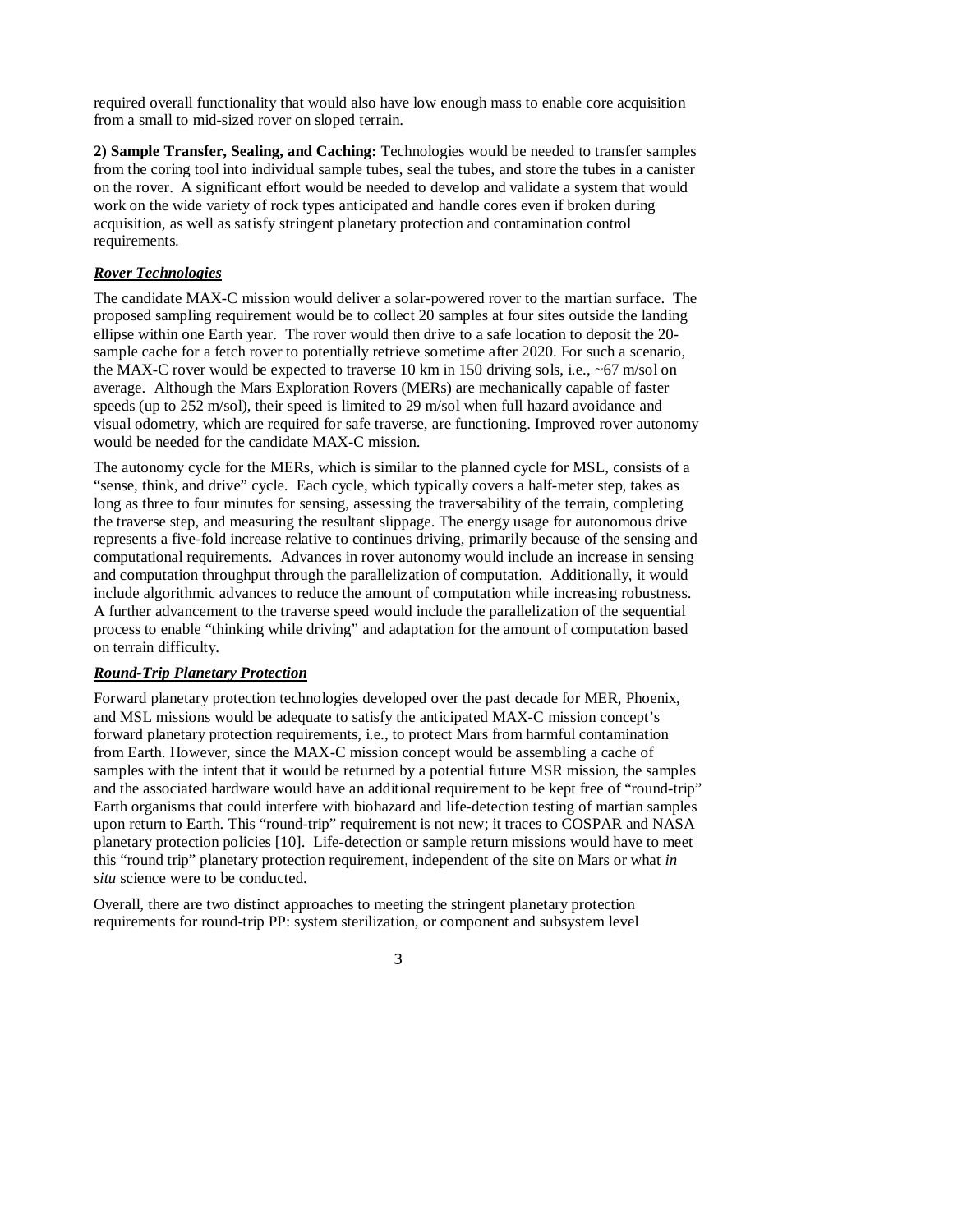sterilization, along with associated biobarriers. The technologies that would be needed are discussed below.

**1) System sterilization approach**: This approach is similar to the terminal sterilization used on Viking by heat treatment, or Dry Heat Microbial Reduction (DHMR), of the entire flight system after assembly and before launch. The advantage of the system sterilization approach is its conceptual simplicity. The disadvantage lies in the issue of hardware compatibility. Further technology investments would be needed to eliminate risks of component or subsystem failure due to incompatibility with DHMR or other treatments.

**2) Component and subsystem level approach**: An alternative approach would be to conduct cleaning and sterilization at the component level followed by a clean-assembly strategy. Nested subsystem sterilization approaches would need to be used, including aseptic assembly and recontamination prevention, with sensitive subsystems being protected from sterilizing agents or processes later in assembly.

## **Technologies for a Mars Sample Return Lander (MSR-L) Concept**  *Mars Ascent Vehicle*

The MAV is a critical part of the MSR mission concept. Although there is extensive terrestrial experience and knowledge in rocket engineering, the US has never launched an unmanned rocket from a planetary surface. NASA conducted industry studies in 2002, from which a baseline design using solid motors was shown to be the best solution [11]. To date, no engineering MAV unit has been developed, thus the MAV as a system is at a very low TRL.

It is anticipated that the MAV would have fundamental requirements to launch from  $+/-30^{\circ}$ latitude with inclination accuracy to  $+/- 0.2^{\circ}$  and deliver a 5-kg, 16 cm diameter Orbiting Sample (OS) to a 500 +/- 100 km orbit. Continuous telemetry during operation would be required. The MAV would need to be compatible with storage for up to one Earth year on the Mars surface.

Fundamental challenges to a MAV system would be mass, g-loads during EDL, storage on Mars surface, and operation in the martian environment. The current baseline MAV design mass is  $\sim$ 300 kg, but mass growth would be possible due to its low TRL. Alternative options may exist, but additional technology development and testing would be required to assess their feasibility. To reduce risk, a MAV unit would need to be developed and flight tested in a relevant environment (including landing g-loads and Mars environment simulation) 4–5 years prior to launch of the proposed MSR-L. Therefore, the component technologies would need to be at TRL 6 and ready for integration into a flight-test unit 7–8 years prior to launch.

The solid rocket motor approach has significant flight heritage, but the following new developments would need to be addressed if this approach were to be used: the thrust vector control system is not qualified for the proposed MSR mission environments and would need to be qualified for cold temperature and propellant grain design would require analysis and testing for both the high lateral g-loads and long-term storage.

### *Back Planetary Protection (for MSR Lander and MSR Orbiter)*

Back planetary protection deals with the need to assure containment of all returned martian samples, as well as flight hardware that has been exposed to martian material, until they could be tested for possible biohazards. The potential biohazard risk has led to a requirement that samples returned from Mars by spacecraft should be treated as though potentially hazardous until Formatted: French (France)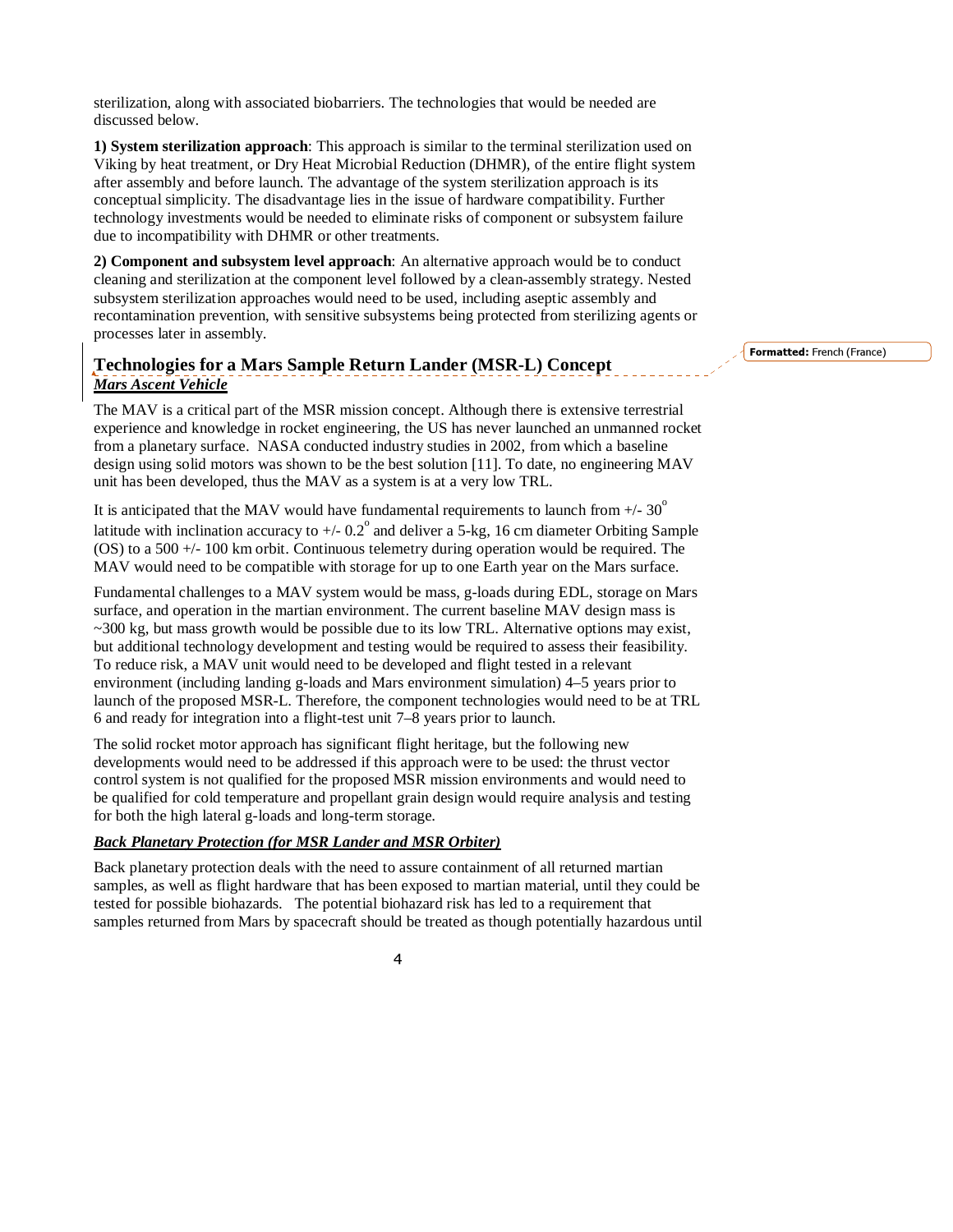proven otherwise [12]. Back planetary protection would require new technologies for three highlevel functions: break the chain of contact with Mars; preserve containment of the sample; and assess sample safety [13]. Back planetary protection technologies would be required for the proposed MSR-L, MSR Orbiter (MSR-O), and the Sample Receiving Facility (SRF). Specific technologies for the lander and orbiter would vary depending on where the "break the chain of contact" would be implemented—lander and orbiter, or orbiter only. As such, the technologies are included in this section, but in reality, some would belong to the orbiter. Technologies for proposed SRF are discussed separately in this document in the Mars Returned Sample Handling section.

The first part of containment assurance would require "breaking the chain of contact" with Mars, i.e., the exterior of the sample container and the spacecraft that would return it to Earth would need to be uncontaminated with Mars material. Next, the sample container and its seals would need to survive the worst-case Earth impact corresponding to the candidate mission profile; the Earth Return Vehicle (ERV) must provide safe and accurate delivery to the Earth entry corridor; and the EEV would need to be designed to withstand the thermal and structural rigors of Earth atmosphere entry, all with an unprecedented degree of reliability. Finally, containment would have to be maintained after the samples were safely received on Earth.

#### *Low-mass, Low-power Avionics*

The proposed MSR-L would land a small fetch rover to perform a surface rendezvous with the cached sample container from the proposed MAX-C rover. Current models show that the surface rendezvous would require the fetch rover to traverse approximately 12 km at an average speed of 80 m/sol. To keep the overall MSR lander mass within the (anticipated) heritage MSL EDL capability and increase the speed of the fetch rover, the fetch rover would require low-power, low-mass, and high-throughput avionics. A study conducted by the Mars Technology Program in September 2008 indicated that a Command and Data Handling (C&DH) system based on the path-to-flight high-performance and high-density Xilinx Virtex 5 FPGA (flight programmable gate array) device would satisfy a sub-10 kg requirement. This new C&DH technology would be composed of a double-sided 3U processor board with two embedded Power PC 440 CPUs in the FPGA and a number of other FPGA boards.

## **Technologies for a Mars Sample Return Orbiter (MSR-O) Concept**

### *Rendezvous and Sample Capture*

Orbital rendezvous and sample capture would be a complex series of distinct operations that would extend over a period of up to a month during the capture phase of an MSR mission. The following series of operations would be required: search and detection; tracking and approach; and capture and sample transfer. This last step would consist of physically capturing the OS and moving it to the EEV on board the proposed MSR-Orbiter.

A number of missions have demonstrated technologies that could be adapted for use on the proposed MSR-O. These include the *navigation imaging systems* of Mars Reconnaissance Orbiter and Orbital Express (OE); the *LIDAR systems* of the Air force XSS-11 and OE; the *onboard navigation systems* of Deep Space 1, Deep Impact and OE; the *rendezvous systems* of the Shuttle, the next generation version to fly on Orion, and that of XSS-11. The Mars and other NASA technology programs have also made advances in capture mechanisms [14], LIDARs, software architecture [15], and other areas that could be applied. Nevertheless, in order to

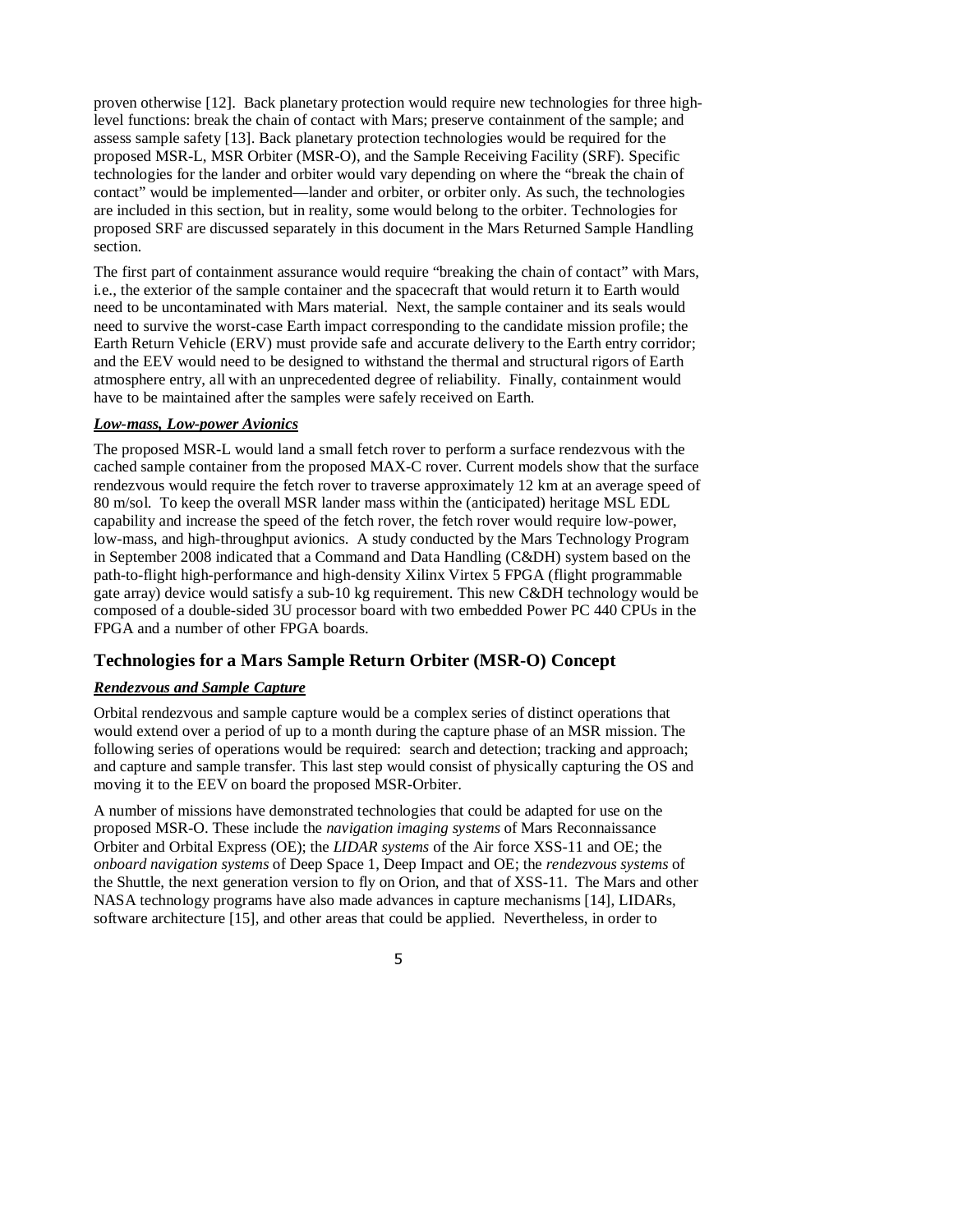accomplish the above proposed MSR functions, a range of technologies would need to be developed or existing technologies would need to be adapted and matured to TRL 6 by MSR-O PDR. Key technology elements would be: autonomously actuated mechanisms for OS capture; optical sensors; OS radio beacon; autonomous rendezvous guidance, navigation and control (GN&C); and ground validation tests. A ground testbed would be required to validate an integrated system.

## *Earth Entry Vehicle (EEV)*

An EEV that would return Mars samples would be required to have extremely high reliability to preserve sample integrity, as well as to meet back planetary protection requirements. For these reasons, the EEV would need to possess particular design attributes. First, the vehicle would need to be "self-righting," so that it would quickly stabilize itself in a heat shield-forward orientation should the release from the Earth return vehicle, a micrometeoroid impact, or some other anomaly cause it to enter the atmosphere in any other orientation. Second, the EEV would be designed to have no parachute or other deployable drag device, since the reliability of such a device would be much less than the required system-level reliability.

In the 2000 timeframe, NASA developed a detailed conceptual design of the MSR EEV. All of the component technologies are available today, with the exception of a limited supply of the carbon phenolic heat shield material that provides the required confidence to meet the planetary protection requirements [16]. However, if the current supply is used for other missions, new heat shield materials that are available today would be considered. The current EEV design would require the construction of an Engineering Development Unit and a flight test, to validate the systems engineering and rigorous ground testing to ensure sufficiently high EEV reliability to meet the PP requirements.



*Cost & schedule example for MAX-C, MSR-L, and MSR-O technology development for candidate launch dates*

# **Technologies for Mars Returned Sample Handling (MRSH)**

MRSH denotes the "ground segment" of an MSR mission, i.e., the activities that would occur after landing of an EEV on Earth [17]. After landing, the EEV would be transferred to an SRF, where it would be opened and samples extracted. The SRF would provide containment, contamination control, and capabilities for assessing the possible presence of life or biohazards in representative portions of the samples. The SRF would also have capabilities to preserve the remaining samples for later scientific use. The principles and techniques that would be required for a Mars SRF are generally mature; biosafety laboratories, the NASA Lunar Sample Facility, pharmaceutical laboratories, and electronic fabrication cleanrooms each contain many of the required technical elements. However, specific capabilities unique to the MSR mission would